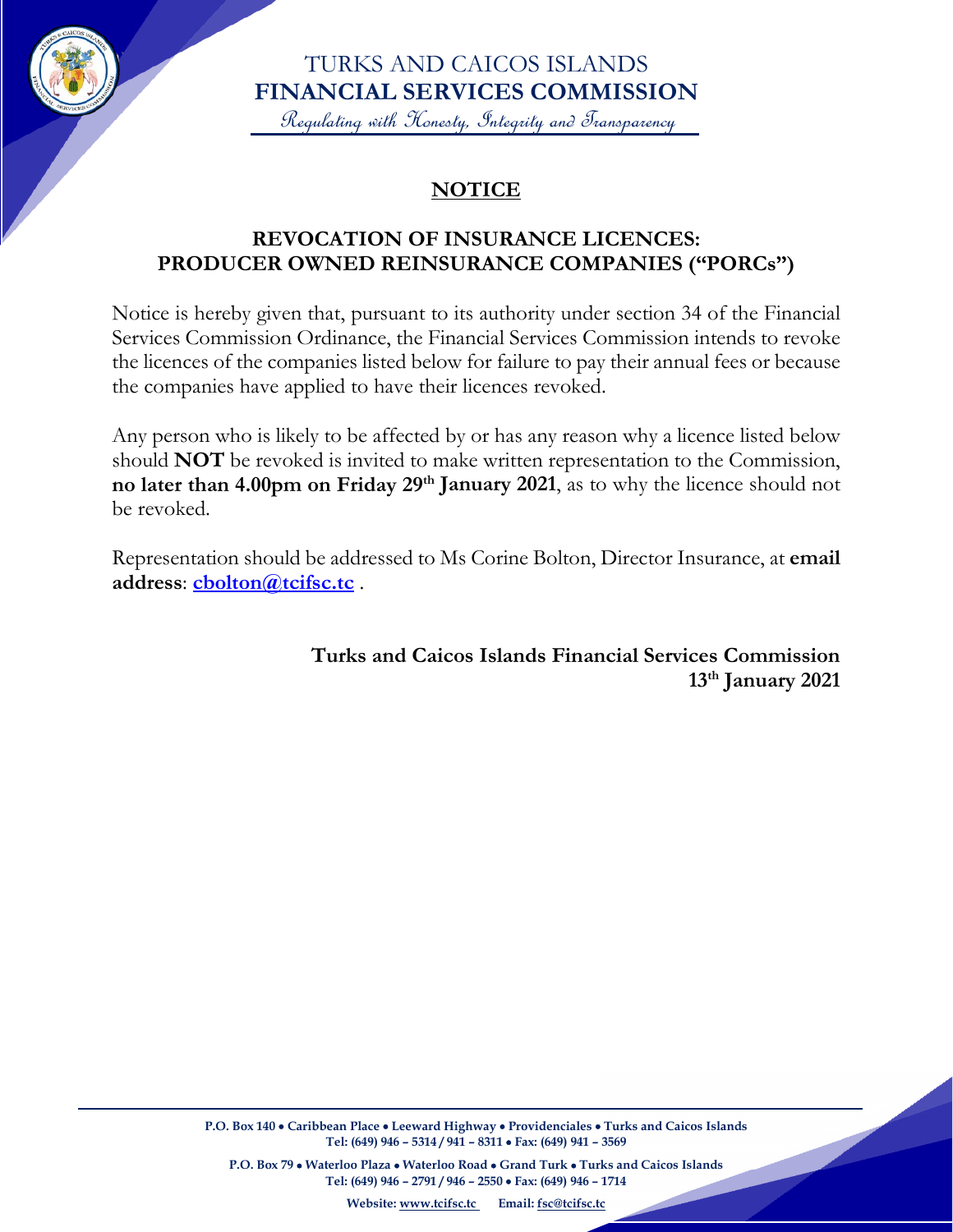

# **Appendix 1**: **List of Licences to be Revoked**

| NO.                     | <b>COMPANY NAME</b>                    | <b>REGISTRATION NO.</b> |
|-------------------------|----------------------------------------|-------------------------|
| $\mathbf{1}$            | <b>SNAC REINSURANCE LIMITED</b>        | 39361/E/L               |
| $\overline{2}$          | DAZADA REINSURANCE LIMITED             | 40936/E/L               |
| $\overline{\mathbf{3}}$ | TOP SHELF REINSURANCE LIMITED          | 035150/E/L              |
| $\overline{4}$          | NNH/CDN REINSURANCE LIMITED            | 033431/E/L              |
| $\overline{5}$          | REDEX CARE REINSURANCE, LTD.           | 034557/E/L              |
| 6                       | PRESLEIF REINSURANCE LIMITED           | 038159/E/L              |
| $\overline{7}$          | FINN HOLDINGS REINSURANCE LIMITED      | I.047754                |
| $8\,$                   | BLH WARRANTY REINSURANCE LIMITED       | I.047698                |
| 9                       | TAYLOR WONDRIES REINSURANCE LIMITED    | I.047752                |
| 10                      | EHH WARRANTY II REINSURANCE LIMITED    | 40717/E/L               |
| 11                      | M.A.D. REINSURANCE LIMITED             | 43193/E/L               |
| 12                      | RANDY PATON REINSURANCE LIMITED        | I.047802                |
| 13                      | HELL'S CANYON REINSURANCE LIMITED      | 037035/E/L              |
| 14                      | MIDTOWN REINSURANCE LIMITED            | 42939/E/L               |
| 15                      | ARCH CAPITAL REINSURANCE LIMITED       | 41032/E/L               |
|                         | SUMMERS SERVICE CONTRACT REINSURANCE   | 033144/E/L              |
| 16                      | <b>LIMITED</b>                         |                         |
| 17                      | <b>JM HOLDINGS REINSURANCE LIMITED</b> | 45561/E/L               |
| 18                      | BOILER UP REINSURANCE LIMITED          | 44712/E/L               |
| 19                      | CAPITAL REINSURANCE LIMITED            | 39803/E/L               |
| 20                      | CARR REINSURANCE LIMITED               | 037129/E/L              |
|                         | SHORT BROTHERS REINSURANCE COMPANY,    | 027391/E/L              |
| 21                      | LTD.                                   |                         |
| 22                      | FAIR OAKS REINSURANCE LIMITED          | 037067/E/L              |
| 23                      | AKASKA JET REINSURANCE LIMITED         | 41250/E/L               |
| 24                      | STERLING CHEVY REINSURANCE LIMITED     | 41126/E/L               |
| 25                      | JSE WARRANTY REINSURANCE LIMITED       | I.047696                |
| 26                      | NISSAN OF ERIE REINSURANCE LIMITED     | 033467/E/L              |
| 27                      | JACK SCHMITT REINSURANCE LIMITED       | 034063/E/L              |
| 28                      | JLT AUTOMOTIVE REINSURANCE LIMITED     | 45657/E/L               |
| 29                      | KLAMATH REINSURANCE LIMITED            | 41701/E/L               |
| 30                      | HARBAR REINSURANCE LIMITED             | 46561/E/L               |
| 31                      | ED MARTIN REINSURANCE LIMITED          | 39916/E/L               |
| 32                      | CLASSIC SGR KCIT REINSURANCE LIMITED   | 45929/E/L               |
| 33                      | JL SEM LLC REINSURANCE LIMITED         | 40658/E/L               |
| 34                      | ARGUS REINSURANCE LIMITED              | 030070/E/L              |
| 35                      | TRINITY REINSURANCE COMPANY, LTD.      | 31985/E/L               |
| 36                      | ISLAND TIME REINSURANCE LIMITED        | 46694/E/L               |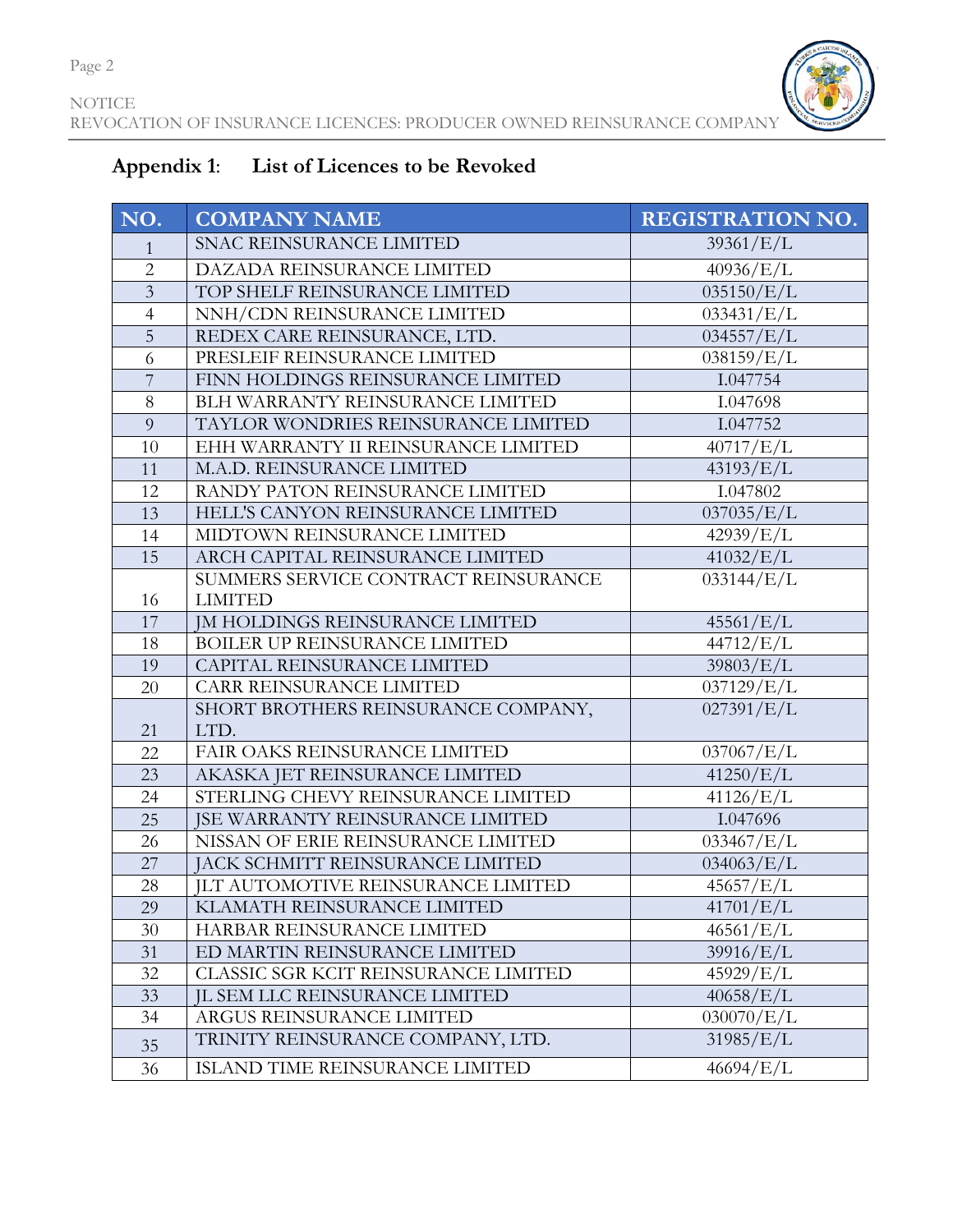

| 37 | SILVER SADDLES REINSURANCE LIMITED       | 42039/E/L  |
|----|------------------------------------------|------------|
| 38 | FIRST TEAM REINSURANCE LIMITED           | 42594/E/L  |
| 39 | MIGHTY MO REINSURANCE LIMITED            | 42176/E/L  |
| 40 | CTM ENTERPRISES REINSURANCE LIMITED      | 44802/E/L  |
| 41 | FIELD MANAGEMENT REINSURANCE LIMITED     | I.047726   |
| 42 | SCHROB REINSURANCE CO., LTD.             | 033852/E/L |
| 43 | FLICKERTAIL LIFE REINSURANCE LIMITED     | 035447/E/L |
| 44 | <b>BFM REINSURANCE LIMITED</b>           | 42357E/L   |
| 45 | NAJJAR REINSURANCE LIMITED               | 39349/E/L  |
|    | KLA WARRANTY HOLDINGS REINSURANCE        | I.047697   |
| 46 | <b>LIMITED</b>                           |            |
| 47 | R&T WARRANTY REINSURANCE LIMITED         | 41023/E/L  |
| 48 | DONALD S. KITCHENS REINSURANCE LIMITED   | I.047711   |
| 49 | DAP REINSURANCE, LTD.                    | 43074/E/L  |
| 50 | LIA JULY 07 REINSURANCE LIMITED          | 037348/E/L |
| 51 | MISSION LIFE COMPANY, LTD.               | 718/F/E    |
| 52 | BRUMOS REINSURANCE LIMITED               | 42826/E/L  |
| 53 | STUMPF HOLDINGS REINSURANCE LIMITED      | 036959/E/L |
| 54 | MCGAVOCK FAMILY REINSURANCE LIMITED      | 43623/E/L  |
| 55 | <b>JSTKJ REINSURANCE LIMITED</b>         | 39207/E/L  |
| 56 | <b>JAVA REINSURANCE LIMITED</b>          | 032734/E/L |
| 57 | <b>GABNOH REINSURANCE LIMITED</b>        | 43829/E/L  |
| 58 | M&H CAPITAL REINSURANCE LIMITED          | I.047510   |
| 59 | LAS CRUCES REINSURANCE LIMITED           | 39529/E/L  |
| 60 | JOE MORRIS USRY REINSURANCE LIMITED      | I.047715   |
| 61 | Y & P REINSURANCE, LTD.                  | 028011/E/L |
| 62 | JAY REINSURANCE LIMITED                  | 45518/E/L  |
| 63 | JORDAN RIVER REINSURANCE LIMITED         | 43886/E/L  |
| 64 | K-W REINSURANCE COMPANY, LTD.            | 001247/E/L |
| 65 | AUTOSMART REINSURANCE COMPANY, LTD.      | TC.044728  |
| 66 | <b>B S ENTERPRISES REINSURANCE, LTD.</b> | TC.014518  |
| 67 | BELLFISH REINSURANCE, LTD.               | 44685/E/L  |
| 68 | BJN REINSURANCE COMPANY, LTD.            | 033923/E/L |
| 69 | <b>BRB INSURANCE LIMITED</b>             | 7968/E/L   |
| 70 | BULLET REINSURANCE, LTD.                 | 42388/E/L  |
| 71 | CDG REINSURANCE CO., LTD.                | 033090/E/L |
| 72 | CED REINSURANCE, LTD.                    | 013761/E/L |
| 73 | GARLAND & MATHEWS REINSURANCE, LTD.      | 39639/E/L  |
| 74 | ROBERTS REINSURANCE, LTD.                | 034039/E/L |
| 75 | LWH REINSURANCE COMPANY, LTD.            | TC.037505  |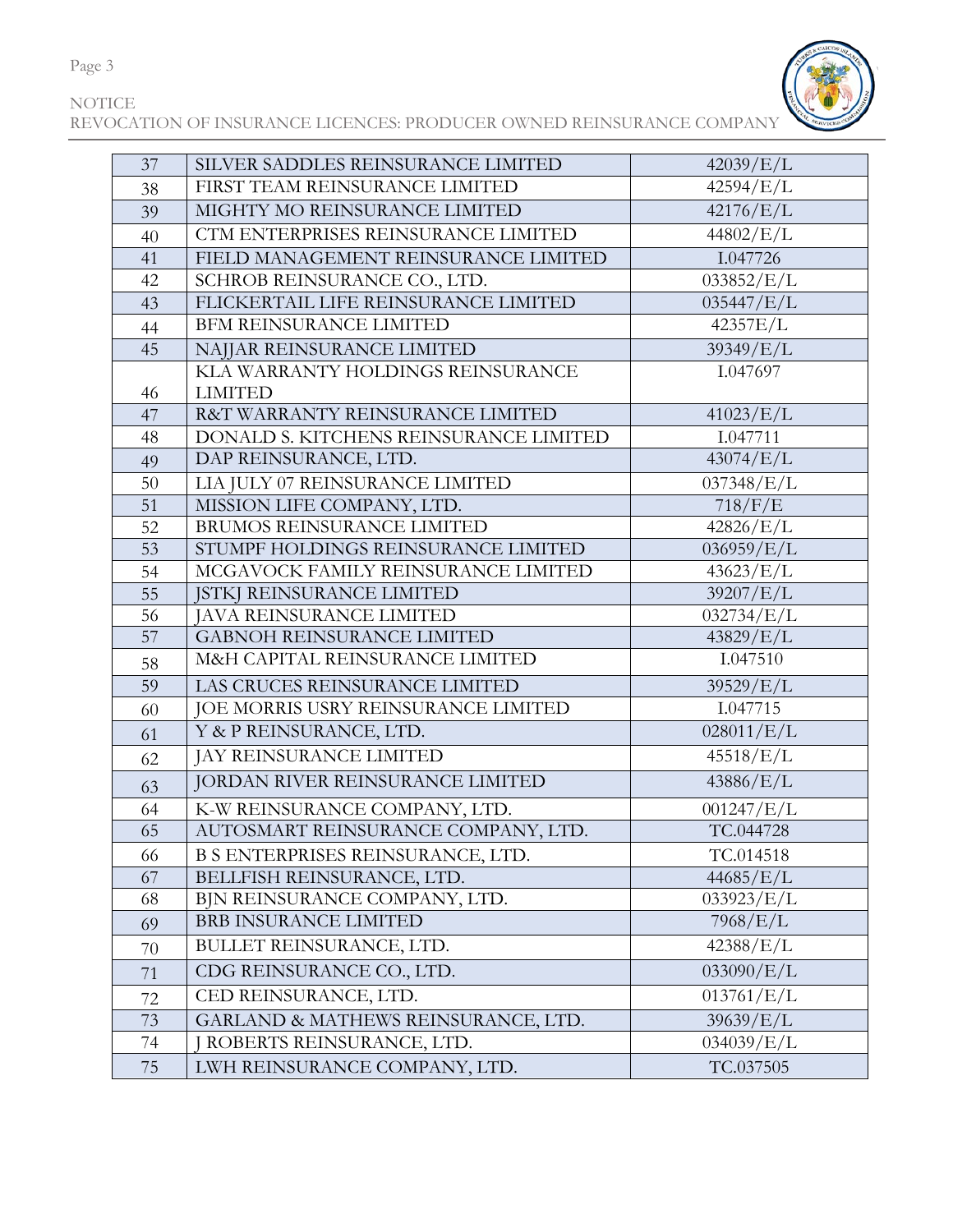Page 4



| 76  | MANCHAC REINSURANCE COMPANY, LTD.            | TC.034522              |
|-----|----------------------------------------------|------------------------|
| 77  | MARIETTA REINSURANCE, LTD.                   | 037317/E/L             |
| 78  | NEW MAGNOLIA LIFE REINSURANCE, LTD.          | 028886/E/L             |
|     | ONE SOURCE AUTO REINSURANCE COMPANY,         |                        |
| 79  | LTD.                                         | TC.045010              |
|     | P&P INVESTMENTS REINSURANCE COMPANY,         | 42046/E/L              |
| 80  | LTD.                                         |                        |
| 81  | REGAL REINSURANCE COMPANY, LTD.              | TC.030205              |
| 82  | REYDAN REINSURANCE COMPANY, LTD.             | TC.029661              |
| 83  | SCT INSURANCE COMPANY, LIMITED               | 000465/F/E             |
|     | STAPLETON MOTORS REINSURANCE COMPANY,        |                        |
| 84  | LTD.                                         | TC.046982              |
| 85  | TVC REINSURANCE, LTD.                        | 44415/E/L              |
| 86  | W AND K REINSURANCE COMPANY, LTD.            | 036816/E/L             |
| 87  | WESTENN DEALERS REINSURANCE, LTD.            | 038915/E/L             |
|     | ZINSURERE TCI, LTD. (SIDUS FINANCIAL         | 32002/E/L              |
| 88  | REINSURANCE LTD.)                            |                        |
| 89  | YOLO REINSURANCE COMPANY, INC.               | I.047787               |
| 90  | 1000 EAST REINSURANCE COMPANY, LTD.          | 40978/E/L              |
| 91  | AA WARRANTY REINSURANCE COMPANY, LTD.        | 46895/E/L              |
| 92  | ABACUS REINSURANCE COMPANY, LTD.             | 41662/E/L              |
|     | ACE WARRANTY REINSURANCE COMPANY,            | 40715/E/L              |
| 93  | LTD.                                         |                        |
| 94  | AD CASUALTY REINSURANCE COMPANY, LTD.        | I.047782               |
| 95  | ADVANCED STRUCTURES REINSURANCE, LTD.        | 038642/E/L             |
|     | AMAZING PATH REINSURANCE COMPANY,            | $43671/E/\overline{L}$ |
| 96  | LTD.                                         |                        |
| 97  | AMERICAN CAR REINSURANCE COMPANY, LTD.       | 42317/E/L              |
| 98  | AUTO SHIELD USA REINSURANCE COMPANY,<br>LTD. | 45946/E/L              |
| 99  | AVIATORS GROUP REINSURANCE, LTD.             | 41404/E/L              |
|     | BAMA WARRANTY REINSURANCE COMPANY,           | 42505/E/L              |
| 100 | LTD.                                         |                        |
| 101 | BANFF REINSURANCE COMPANY, LTD.              | 43673/E/L              |
| 102 | BE THANKFUL REINSURANCE COMPANY, LTD.        | 42682/E/L              |
| 103 | BEYOND REINSURANCE COMPANY, LTD.             | 44867/E/L              |
|     | BLACK KNIGHTS REINSURANCE COMPANY,           | I.047747               |
| 104 | INC.                                         |                        |
| 105 | BLACK OPAL REINSURANCE COMPANY, LTD.         | 42435/E/L              |
|     | BRECKENRIDGE REINSURANCE COMPANY,            | I.047443               |
| 106 | INC.                                         |                        |
| 107 | BSD REINSURANCE COMPANY, LTD.                | I.47200                |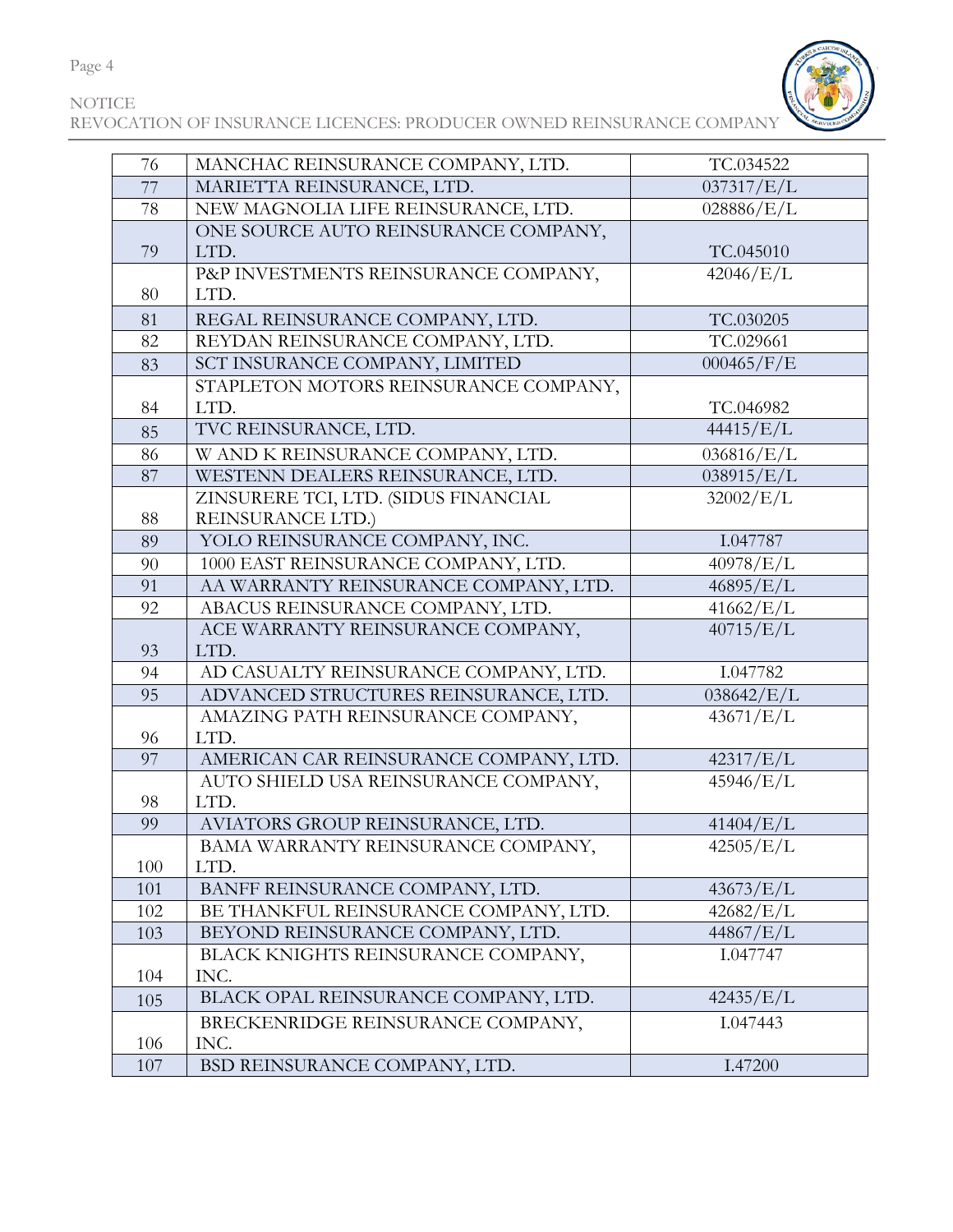

#### NOTICE REVOCATION OF INSURANCE LICENCES: PRODUCER OWNED REINSURANCE COMPANY



| 108 | BUCKEYE FAMILY REINSURANCE COMPANY,<br>LTD. | 45475/E/L  |
|-----|---------------------------------------------|------------|
|     | BUILDERS STRATEGIC REINSURANCE              |            |
|     |                                             | 45472/E/L  |
| 109 | COMPANY, LTD.                               |            |
|     | CACTUS JACK'S DAVE & DENNIS REINSURANCE     | 45182/E/L  |
| 110 | COMPANY, LTD.                               |            |
|     | CB AUTOMOTIVE HOLDINGS REINSURANCE          | 46924/E/L  |
| 111 | COMPANY, LTD.                               |            |
| 112 | CENTRAAL REINSURANCE COMPANY, INC.          | I.47467    |
|     | CHASE COOLEY CPI REINSURANCE COMPANY,       | 45335/E/L  |
| 113 | LTD.                                        |            |
|     | CHUBBY'S 1ST ADVANTAGE REINSURANCE,         | 42068/E/L  |
| 114 | LTD.                                        |            |
|     | CLAY COOLEY CPI REINSURANCE COMPANY,        | 45336/E/L  |
| 115 | LTD.                                        |            |
| 116 | CLEAR VISION REINSURANCE COMPANY, LTD.      | 41366/E/L  |
| 117 | CORE CAPITAL REINSURANCE COMPANY, INC.      | I.47381    |
|     | COVERAGE NOW REINSURANCE COMPANY,           | 45473/E/L  |
| 118 | LTD.                                        |            |
| 119 | DANART REINSURANCE COMPANY, LTD.            | 40977/E/L  |
| 120 | DEEP SOUTH REINSURANCE COMPANY, LTD.        | 46429/E/L  |
| 121 | DEPENDABLE AUTO REINSURANCE CO., LTD.       | 035148/E/L |
| 122 | DRIVE SMART REINSURANCE COMPANY, LTD.       | 41231/E/L  |
|     | DUFFLE BAG EXPRESS REINSURANCE              | 44868/E/L  |
| 123 | COMPANY, LTD.                               |            |
| 124 | E&J REINSURANCE COMPANY, INC.               | I.47364    |
| 125 | EAGLE STAR REINSURANCE COMPANY, INC.        | I.47472    |
|     | EAH WARRANTY REINSURANCE COMPANY,           | 44354/E/L  |
| 126 | LTD.                                        |            |
|     | EAST TEXAS REINSURANCE COMPANY,             | 42436/E/L  |
|     | LTD.(RED DIAMOND REINSURANCE COMPANY,       |            |
| 127 | $LTD$ .)                                    |            |
| 128 | ECT REINSURANCE COMPANY, INC.               | I.47540    |
| 129 | EDGARTOWN REINSURANCE COMPANY, LTD.         | 40738/E/L  |
| 130 | ELOLIRO REINSURANCE COMPANY, INC.           | I.047566   |
| 131 | EMERALD REINSURANCE COMPANY, LTD.           | 42437/E/L  |
|     | ESKRA SWARTHOUT REINSURANCE COMPANY,        | 45945/E/L  |
| 132 | LTD.                                        |            |
| 133 | EUREKA REINSURANCE COMPANY, LTD.            | 41475/E/L  |
|     | EXTENDED PLUS REINSURANCE COMPANY,          | 40854/E/L  |
| 134 | LTD.                                        |            |

Page 5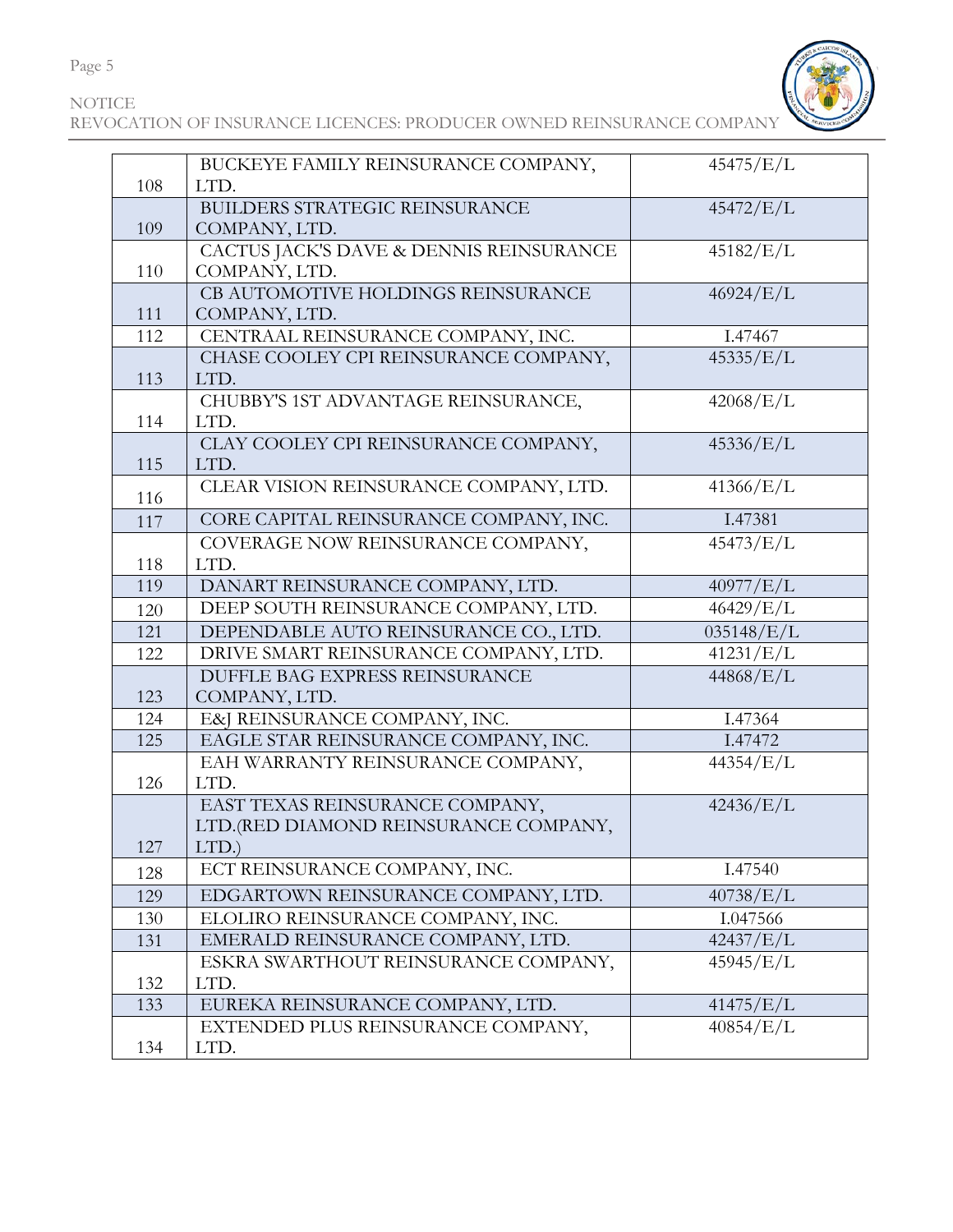

|     | FOUNDERS FIRST REINSURANCE COMPANY,    | I.47171    |
|-----|----------------------------------------|------------|
| 135 | LTD.                                   |            |
| 136 | GEMINI LSFR REINSURANCE COMPANY, INC.  | I.047690   |
| 137 | GENERAL REINSURANCE COMPANY, LTD.      | 45895/E/L  |
|     | GIANT SOCAL AUTOS REINSURANCE          | 42201/E/L  |
| 138 | COMPANY, LTD.                          |            |
| 139 | GW REINSURANCE COMPANY, LTD.           | 44270/E/L  |
|     | HELLER MOTORS REINSURANCE COMPANY,     | 39986/E/L  |
| 140 | LTD.                                   |            |
| 141 | HEZE STONE REINSURANCE COMPANY, INC.   | 799/F/E    |
| 142 | HIPSHOT REINSURANCE COMPANY, LTD.      | 46874/E/L  |
| 143 | HOOSIER REINSURANCE COMPANY, LTD.      | 42439/E/L  |
|     | HUGH MAXWELL REIMERS REINSURANCE       | 47058/E/L  |
| 144 | COMPANY, LTD.                          |            |
| 145 | IRON BAY REINSURANCE COMPANY, LTD.     | 44763/E/L  |
| 146 | JACEC REINSURANCE COMPANY, LTD.        | 44368/E/L  |
|     | JOPLIN CONTINENTAL WARRANTY            | 028634/E/L |
| 147 | REINSURANCE COMPANY, LTD.              |            |
| 148 | JRAF REINSURANCE COMPANY, LTD.         | 43465/E/L  |
| 149 | KARHOUSE REINSURANCE COMPANY, LTD      | 42421/E/L  |
| 150 | KCB REINSURANCE COMPANY, LTD.          | I.47161    |
| 151 | KRALJO REINSURANCE COMPANY, LTD.       | 41242/E/L  |
| 152 | KSP REINSURANCE COMPANY, LTD.          | 40794/E/L  |
| 153 | LANDS END REINSURANCE COMPANY, LTD.    | 42929/E/L  |
| 154 | LOBO REINSURANCE COMPANY LTD.          | 41470/E/L  |
| 155 | LSJ REINSURANCE COMPANY, LTD.          | 46240/E/L  |
|     | LUQUETTE SERVICES II REINSURANCE       | 44364/E/L  |
| 156 | COMPANY, LTD.                          |            |
|     | M. E. ENTERPRISES REINSURANCE COMPANY, | 45524/E/L  |
| 157 | LTD.                                   |            |
| 158 | MAIN STREET REINSURANCE COMPANY, LTD.  | 43492/E/L  |
| 159 | MANHATTAN REINSURANCE COMPANY, LTD.    | 41364/E/L  |
|     | MARCH MADNESS REINSURANCE COMPANY      | 41474/E/L  |
| 160 | LTD.                                   |            |
|     | MATT BROTHERS HOLDINGS REINSURANCE     | 41944/E/L  |
| 161 | COMPANY, LTD.                          |            |
| 162 | MAX ROBOTO REINSURANCE COMPANY, LTD.   | 44374/E/L  |
| 163 | MELLEMAD REINSURANCE COMPANY, LTD.     | 45642/E/L  |
|     | MEMPHIS WARRANTY REINSURANCE           | 42315/E/L  |
| 164 | COMPANY, LTD.                          |            |
| 165 | NAF I REINSURANCE COMPANY, LTD.        | I.047639   |
| 166 | NORTHWOOD REINSURANCE COMPANY, LTD.    | 46251/E/L  |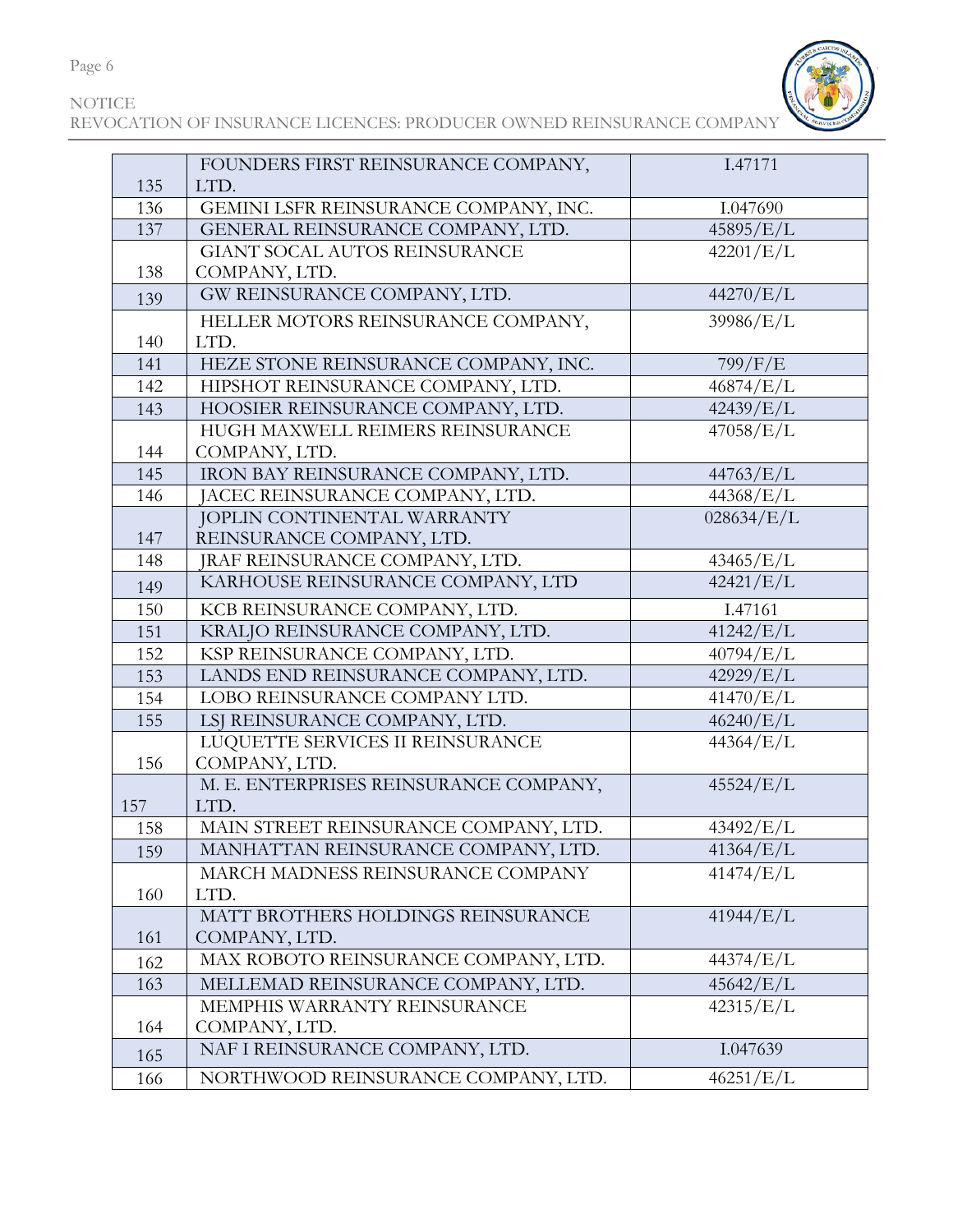Page 7



| 167 | OLIVER LEO REINSURANCE COMPANY, LTD.    | 45474/E/L |
|-----|-----------------------------------------|-----------|
|     | PARADIGM AUTO REINSURANCE COMPANY,      | 46696/E/L |
| 168 | LTD.                                    |           |
| 169 | PELOTON REINSURANCE COMPANY, LTD.       | 46916/E/L |
| 170 | PINYON CREEK REINSURANCE COMPANY, LTD.  | 43276/E/L |
| 171 | PRAESIDIUM REINSURANCE COMPANY, LTD.    | I.047649  |
| 172 | PREMIUM PLUS REINSURANCE COMPANY, LTD.  | 45992/E/L |
| 173 | RAMBLE ON REINSURANCE COMPANY, LTD.     | 41365/E/L |
| 174 | RAZORBACK REINSURANCE COMPANY LTD.      | 41472/E/L |
| 175 | RDS REINSURANCE COMPANY, INC.           | I.047455  |
| 176 | RED DIAMOND REINSURANCE COMPANY, LTD.   | 42800/E/L |
| 177 | REST INSURED REINSURANCE COMPANY, LTD.  | 41363/E/L |
| 178 | RHODES REINSURANCE COMPANY, LTD.        | 44847/E/L |
| 179 | RIVER STOP 56 REINSURANCE COMPANY, LTD. | 41401/E/L |
|     | ROCKY MOUNTAIN PROTECTION               | I.047870  |
| 180 | REINSURANCE COMPANY, LTD.               |           |
| 181 | ROJACK REINSURANCE COMPANY, LTD.        | 45646/E/L |
| 182 | SAFE CHOICE REINSURANCE COMPANY, LTD.   | 45018/E/L |
| 183 | SAFETYNET REINSURANCE COMPANY, INC.     | I.047689  |
| 184 | SECURE GUARD REINSURANCE COMPANY, LTD.  | 46849/E/L |
| 185 | SEQUIOTA REINSURANCE COMPANY, LTD.      | 45963/E/L |
|     | SMOLICH INVESTMENTS TWO REINSURANCE,    | 45329/E/L |
| 186 | LTD.                                    |           |
|     | SOUTH FLORIDA GENERAL REINSURANCE       | 43700/E/L |
| 187 | COMPANY, LTD.                           |           |
|     | SOUTH PURDUE REINSURANCE COMPANY,       | 45643/E/L |
| 188 | LTD.                                    |           |
| 189 | STEELE REINSURANCE COMPANY, INC.        | I.047442  |
| 190 | TORO REINSURANCE COMPANY, INC.          | I.047860  |
|     | TRAILER PROTECTION REINSURANCE          | 41230/E/L |
| 191 | COMPANY, LTD                            |           |
|     | TRISTATE PROTECTION REINSURANCE         | 42314/E/L |
| 192 | COMPANY, LTD.                           |           |
| 193 | UNITED SOLAR REINSURANCE COMPANY, LTD.  | E.44485   |
|     | VEHICLE SAFETY SOLUTIONS REINSURANCE    | 46680/E/L |
| 194 | COMPANY, LTD.                           |           |
|     | WALLACE CREEK REINSURANCE COMPANY,      | I.47309   |
| 195 | LTD.                                    |           |
| 196 | WATSON R. F. REINSURANCE COMPANY, LTD.  | 43652/E/L |
| 197 | WGA REINSURANCE COMPANY, LTD.           | 46018/E/L |
| 198 | WGS REINSURANCE COMPANY, INC.           | I.047833  |
| 199 | WHISKY TANGO REINSURANCE COMPANY, INC.  | I.47535   |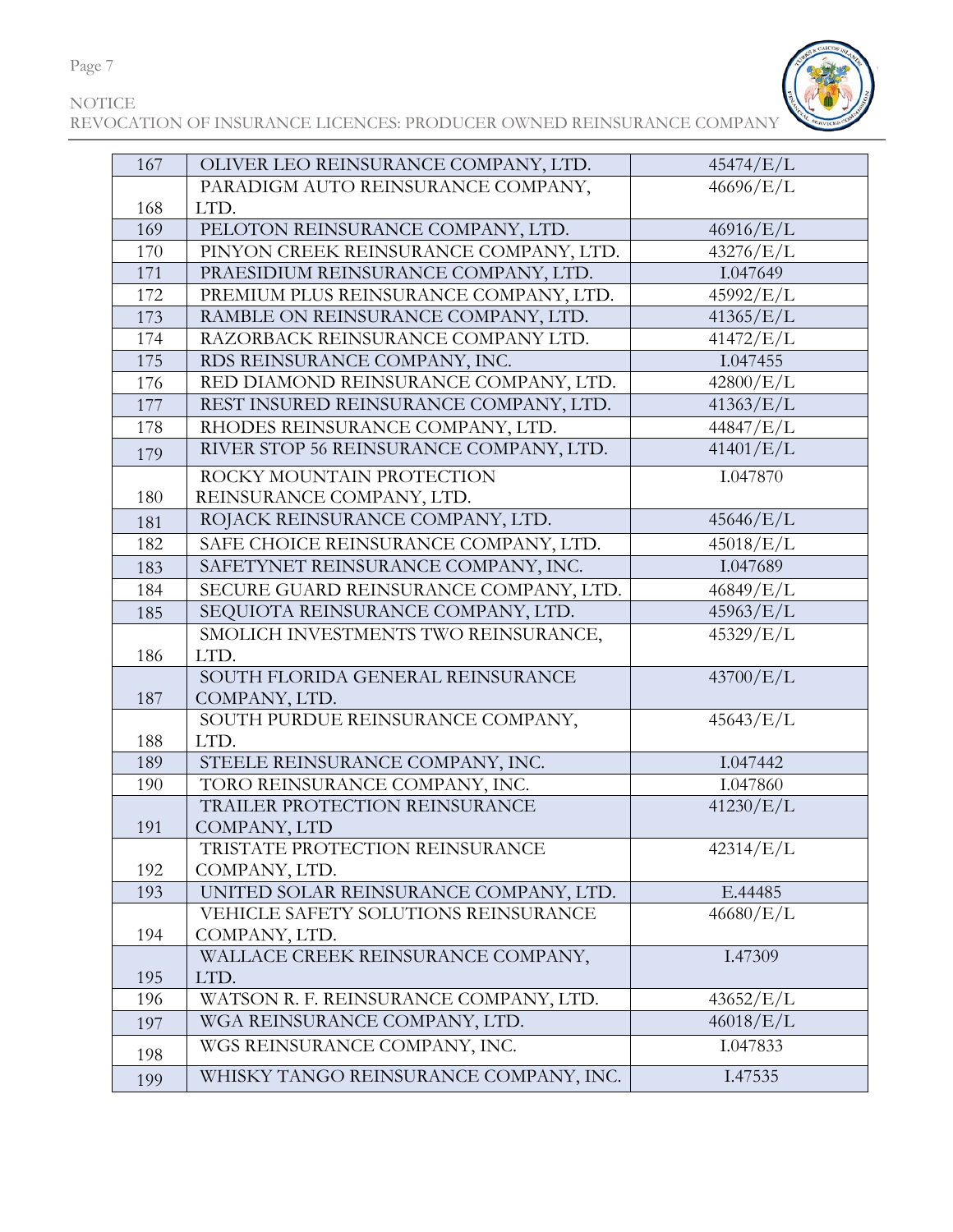